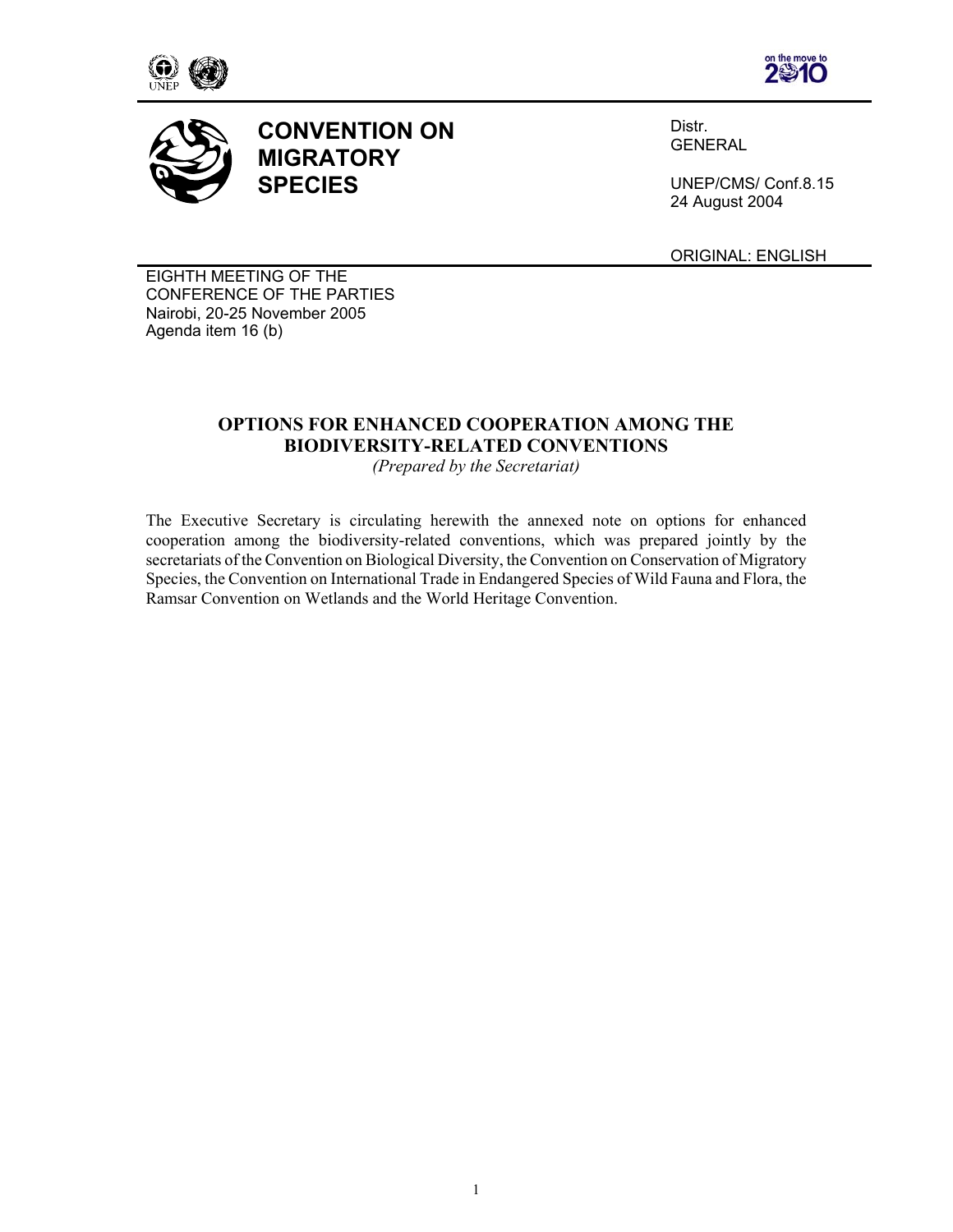#### *Annex*

# **OPTIONS FOR ENHANCED COOPERATION AMONG THE BIODIVERSITY-RELATED CONVENTIONS**

# **Note by the secretariats of the Convention on Biological Diversity, the Convention on Conservation of Migratory Species, the Convention on International Trade in Endangered Species of Wild Fauna and Flora, the Ramsar Convention on Wetlands and the World Heritage Convention**

### **Introduction**

1. Five international conventions—the Convention on Biological Diversity, the Convention on Conservation of Migratory Species, the Convention on International Trade in Endangered Species of Wild Fauna and Flora, the Ramsar Convention on Wetlands and the World Heritage Convention—have biodiversity or some of its particular components as their primary concern. Each of the Biodiversityrelated convention works to implement actions at the national, regional and international level in order to reach shared goals of conservation and sustainable use.

2. While each convention stands on its own—with its own specific objectives and commitments—interlinkages between the issues each addresses, and potential complementarities in their monitoring and implementation processes, provide a rationale for cooperation. With the target of achieving by 2010 a significant reduction of the current rate of biodiversity loss, set by the Strategic Plan of the Convention on Biological Diversity, and later endorsed by the World Summit on Sustainable Development, the need to promote synergy among these conventions while reducing duplication of effort has become increasingly relevant.

3. This note has been prepared jointly by the Secretariats of the five biodiversity-related conventions and is being made available to appropriate intergovernmental bodies of each convention. It seeks to provide an overview of the current status of cooperation among the five conventions, and the options and scope for future enhanced cooperation, in order to promote further discussion on these issues. Section I of this document provides a brief summary of the biodiversity-related conventions, highlighting the areas of concern and instruments of each. Each convention's mandate for cooperation with the other biodiversityrelated conventions, and examples of existing cooperative activities among these, are reviewed in sections II and III respectively. Section IV considers options for further enhancing cooperation, based on the recent third meeting of the Biodiversity Liaison Group, earlier meetings through other processes, and analysis of the contents of this note.

### **I. Overview of the biodiversity-related conventions**

4. All five biodiversity-related conventions address to varying degrees issues of biodiversity conservation and sustainable use. In meeting their objectives, the conventions have developed a number of complementary approaches (site, species and/or ecosystem-based) and operational tools (e.g., programmes of work, trade permits and certificates, regional agreements, site listings, funds and gaps). The objectives, principal instruments and particular strengths of each convention are summarized in table 1, and discussed in greater detail in the annex.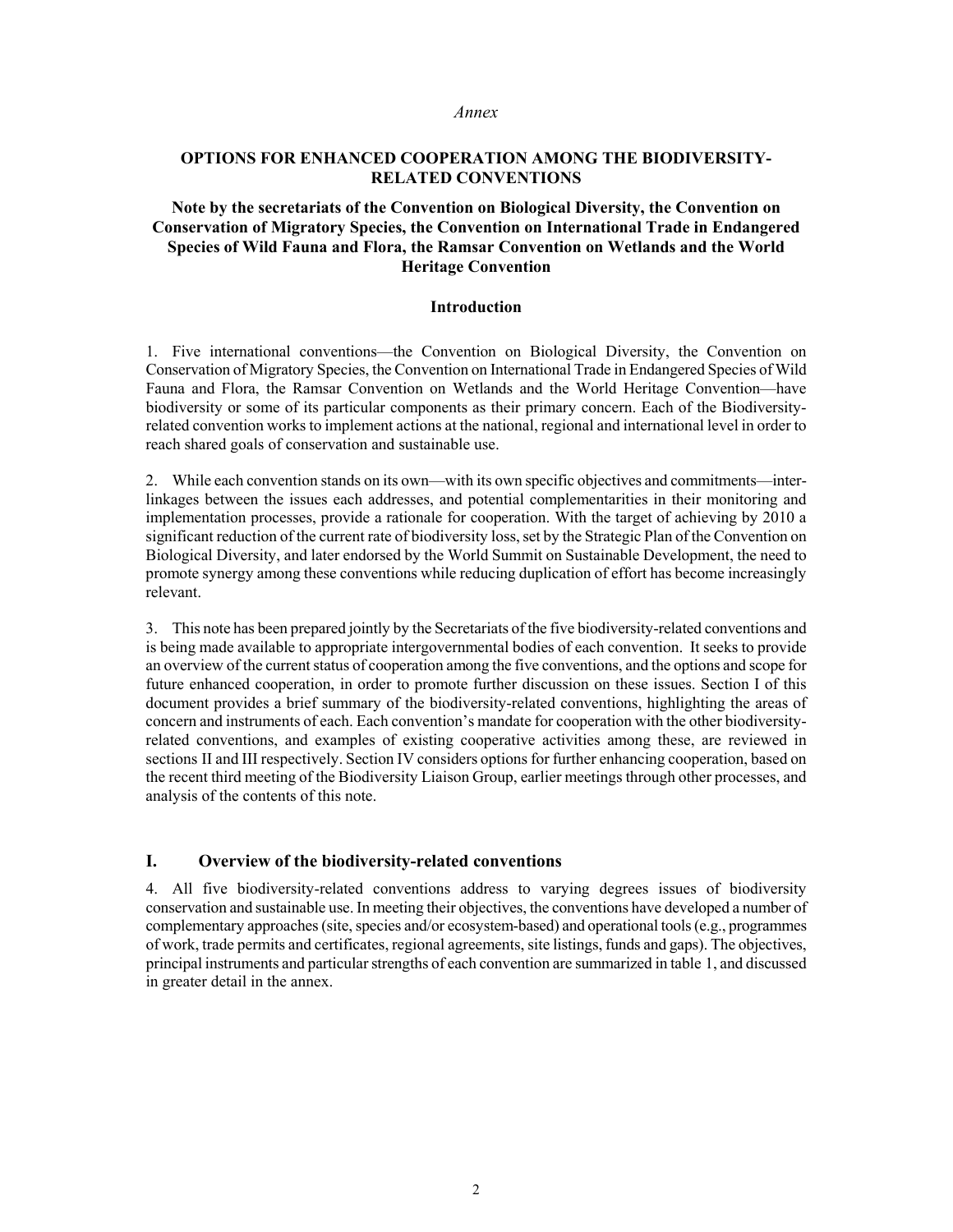| Convention                                                            | Year<br>of<br>entry<br>into<br>force | No. of<br>Parties | Core concerns                                                                                                                                                        | Selected key<br>instruments                                                                          | Particular strengths                                                                                            |
|-----------------------------------------------------------------------|--------------------------------------|-------------------|----------------------------------------------------------------------------------------------------------------------------------------------------------------------|------------------------------------------------------------------------------------------------------|-----------------------------------------------------------------------------------------------------------------|
| Convention on<br>Biological<br>Diversity                              | 1993                                 | 188               | For all aspects of<br>biodiversity,<br>objectives of<br>conservation,<br>sustainable use, and<br>access and sharing of<br>benefits from use of<br>genetic resources. | Programmes of<br>work;<br>Standards,<br>guidelines, tools<br><b>NBSAPs</b><br>Financial<br>mechanism | Near universal<br>membership<br>Comprehensive (all<br>aspects of biodiversity)<br>Role in policy<br>development |
| Convention on<br>International<br>Trade in<br>Endangered<br>Species   | 1975                                 | 167               | Species threatened<br>(now or potentially)<br>by international<br>wildlife trade                                                                                     | Appendices (I, II,<br>III);<br>Permits and<br>certificates                                           | Regulatory (powerful and<br>specific trade controls)<br>High-profile                                            |
| Conservation of<br><b>Migratory Species</b>                           | 1983                                 | 921'              | Migratory species that<br>cross international<br>boundaries                                                                                                          | Appendices (I, II);<br>Agreements<br>(Regional<br>Agreements,<br>MoUs, Action<br>Plans)              | International cooperation<br>tailored to specific<br>regions and species<br>Small Grant Programme               |
| Ramsar<br>Convention on<br>Wetlands of<br>International<br>Importance | 1971                                 | 146               | Wetland habitats and<br>species (inland,<br>coastal & nearshore<br>marine)                                                                                           | Ramsar List;<br>Article 3.2<br>Montreux Record                                                       | Wise Use<br>Site-based (1456 sites)<br>Close relations with<br>NGOs (incl. for<br>implementation)               |
| World Heritage<br>Convention                                          | 1972                                 | 180               | Cultural and natural<br>heritage sites of<br>outstanding universal<br>value                                                                                          | World Heritage<br>List;<br>World Heritage in<br>Danger List;<br>World Heritage<br>Fund               | Site-based (812 sites) 2/<br>Support to national<br>management<br>(capacity-building,<br>financial)             |

*Table 1. Summary of key characteristics of the biodiversity-related conventions* 

5. The different approaches and instruments developed under each convention each came about to meet distinct needs, and their particular value must be maintained even while seeking to bring closer together the work of the different conventions. The goal of enhanced cooperation should be to add value to existing efforts, not to homogenize initiatives or focus only on collaborative approaches when specialization by a single convention might at times better serve biodiversity objectives. 3/

-

<sup>1/ 25</sup> additional states are associated via the Regional Agreements.<br>2/ This number includes 160 natural, 24 mixed natural/cultural sites

<sup>2/</sup> This number includes 160 natural, 24 mixed natural/cultural sites, and 628 cultural properties, in 137 States Parties.

<sup>3/</sup> As per Pritchard, D.E. (2004). Review of cooperation between the Convention on Wetlands (Ramsar, Iran, 1971) and the United Nations Educational, Scientific and Cultural Organisation (UNESCO).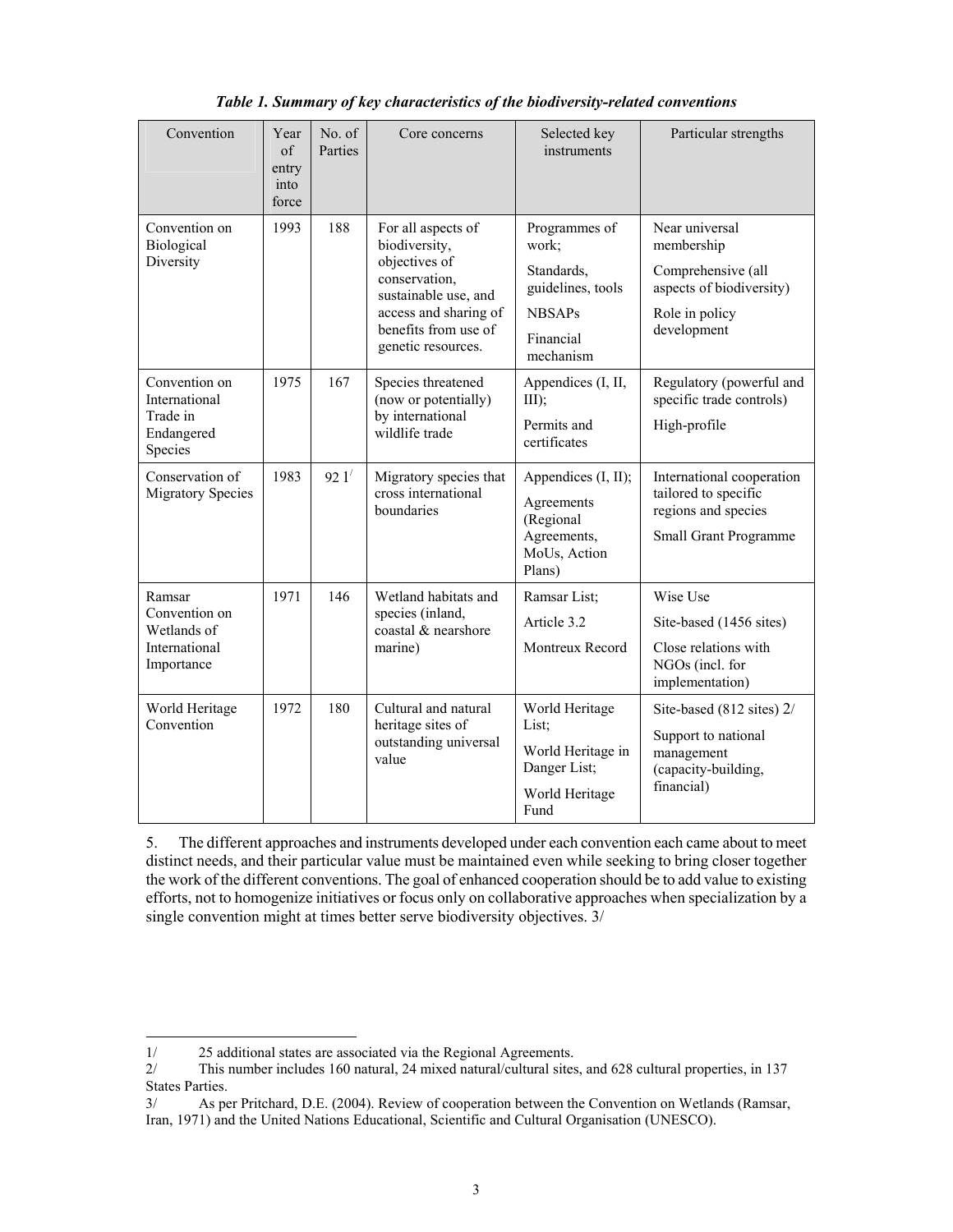# **II. Mandate for cooperation**

6. The respective Conferences of the Parties (COP) to the Biodiversity-related conventions have each recognized the need for enhanced cooperation among the Conventions.

7. The Strategic Plan of the Convention on Biological Diversity recognizes that enhanced cooperation will be needed to achieve the 2010 target. Goal One of the Strategic Plan "The Convention is fulfilling its leadership role in international biodiversity issues" has two objectives related to cooperation:

*Objective 1.2: The Convention is promoting cooperation between all relevant international instruments and processes to enhance policy coherence.* 

*Objective 1.3: Other international processes are actively supporting implementation of the Convention, in a manner consistent with their respective frameworks.* 

8. The mandate for establishing a liaison group among the five biodiversity-related conventions was set out by the Parties to the Convention on Biological Diversity, in February 2004. In decision VII/26, the Conference of the Parties urged further enhanced cooperation between the Convention on Biological Diversity and all relevant international conventions, organizations and bodies, strengthening and building on existing cooperative arrangements to enhance synergies and reduce inefficiencies in a manner consistent with their respective mandates, governance arrangements and agreed programs, within existing resources. In this context, the Conference of the Parties requested the Executive Secretary to invite the secretariats of the other four biodiversity conventions (CITES, Ramsar, CMS and WHC) to form a liaison group to enhance coherence and cooperation in their implementation, and to report on progress made to the eighth meeting of the Conference of the Parties. Other relevant recent decisions of the Conference of the Parties to the Convention on Biological Diversity are listed in the appendix.

9. Objective 5.1 of CITES Strategic Vision (2000-2005) is "to ensure an optimal working relationship with UNEP, as well as close coordination and synergy with CBD and other relevant multilateral environmental agreements". The CITES COP, in Decision 13.2, asked its Standing Committee to consider the findings and recommendations of the Vilm report ('Promoting CITES-CBD Cooperation and Synergy'; see paragraphs 27-28 of this note), taking into account the Secretariat's conclusions, and any comments by the Parties, and identify possible priority actions to improve synergies between the two Conventions in areas of common concern in order to contribute to reaching the WSSD 2010 target.

10. The Strategic Plan for the Convention on Migratory Species 2000-2005, under Operational objective 4.4. (Linkages) calls for CMS to strengthen orderly institutional linkages with partner organizations, and to define the scope of their responsibility and the ways to improve, in the most efficient way, their tasks and to enhance their synergistic effect. The plan calls for this synergy to be developed within a global context, involving the main biodiversity related conventions, under the umbrella of the Convention on Biological Diversity. The Conference of the Parties to CMS, in Resolution 7.9, reaffirmed the interest of CMS to develop strong collaborative arrangements with other biodiversity-related instruments and international organizations, making specific reference to the Convention on Biological Diversity and CITES. In the draft Strategic Plan 2006-2011, to be considered by the next meeting of the Conference of the Parties to the CMS in November 2005, the importance of inter-agency collaboration is reiterated. In addition to target 4.3 (aiming at increasing cooperative activities in pursuit of shared targets with relevant MEAs), the strategic plan defines close cooperation with relevant MEAs and key partners and the capturing of synergies in pursuit of shared targets as an operational principle of the strategic plan, a principles that CMS endeavours to adhere to in all its programmes, projects and activities.

11. Ramsar, in its Strategic Plan (2003-2008) calls for stronger and formalized linkages between Ramsar and other international and/or regional environmental conventions and agencies, so as to advance the achievement of shared goals and objectives relating to wetland species or issues (Objective 7.2). Actions under this objective include collaboration with the Convention on Biological Diversity (in particular as regards inclusion of wetland concerns in national biodiversity strategies, and planning and execution of projects affecting wetlands), the WHC (especially as regards wetlands designated as World Heritage sites and/or Ramsar sites) and the CMS (on shared wetland species).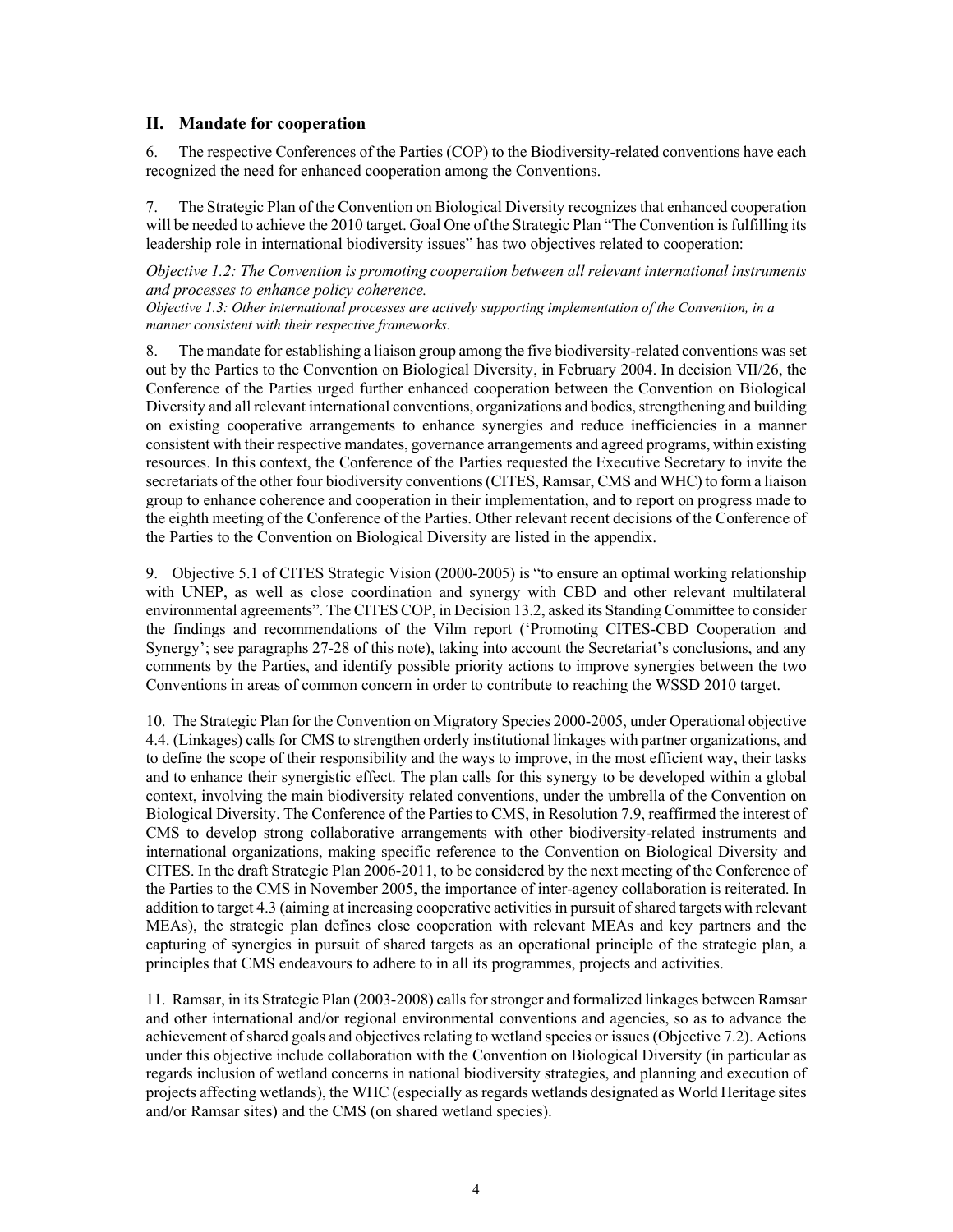12. The Operational Guidelines of the World Heritage Convention carry provisions for strengthening of synergies with other agreements, including the other Biodiversity-related conventions.

13. Further support for cooperation stems from the adoption by the Conference of the Parties to the Convention on Biological Diversity (decision VI/26), and subsequent endorsement by the World Summit on Sustainable Development, of the target "to achieve, by 2010, a significant reduction of the current rate of biodiversity loss at the global, regional and national level," adopted by the Conference of the Parties to the Convention on Biological Diversity in its Strategic Plan has been endorsed by the World Summit on Sustainable Development. This broad support for the 2010 target, at the highest levels, means that it can provide a unifying focus for cooperation among all relevant Conventions and organizations. Among the biodiversity-related conventions, besides the Convention on Biological Diversity, the 2010 target has been recognized by the Conference of the Parties of CITES in decision 13.2 (see above) as well as in its review of strategic planning in decision 13.1, and by the CMS Standing Committee in the draft Strategic Plan of CMS (2006 – 2011). The target is also due to be considered by the Conferences of the Parties of CMS, Ramsar and WHC during 2005.

### **III. Examples of existing cooperative activities and arrangements**

14. The Biodiversity-related conventions have established a number of 'bilateral' Memoranda of Understanding or Cooperation and Joint Programmes of Work/Joint Work Plans with one another, as shown in table 2. To date, this form of cooperation is most developed between Ramsar and the CBD (see below).

*Table 2. Formal cooperation agreements established or in development among the biodiversityrelated conventions, where M = memoranda of cooperation/understanding, J = joint work programme/plan, and \* = in development* 

|              | <b>CBD</b> | <b>CMS</b> | <b>CITES</b> | Ramsar | <b>WHC</b> |  |  |
|--------------|------------|------------|--------------|--------|------------|--|--|
| <b>CBD</b>   |            | M J        | M J          | M J    | $M^*$      |  |  |
| <b>CMS</b>   | M J        |            | M J          | M J    | M          |  |  |
| <b>CITES</b> | M J        | M J*       |              |        |            |  |  |
| Ramsar       | M J        | M J        |              |        | M          |  |  |
| <b>WHC</b>   | M*         | M          |              | M      |            |  |  |

### *A. Cooperation with the Convention on Biological Diversity*

15. The Ramsar Convention on Wetlands has been recognized by the Conference of the Parties to the Convention on Biological Diversity as a lead implementation partner for wetlands. The third joint work plan (2002-2006) between the Convention on Biological Diversity and the Ramsar Convention was endorsed by the Conference of the Parties to the Convention on Biological Diversity in decision VI/20, and by the Conference of the Parties to the Ramsar Convention by resolution VIII/5. The JWP includes joint actions under each of the ecosystem themes of the Conference of the Parties and cross-cutting issues. As requested in decision VI/20 of the Convention on Biological Diversity, elements of the third joint work plan have been incorporated into the refined programme of work on inland water biological diversity of the Convention on Biological Diversity. At its eighth meeting, the Conference of the Parties to the Ramsar also urged its parties to make use of the guidelines for incorporating biodiversity related issues into environmental impact assessment legislation and/or processes and in strategic environmental assessment, developed under the Convention on Biological Diversity and adopted in decision VI/7 (Ramsar Resolution VIII/9).

16. Significant progress has been made regarding the implementation of joint CBD-Ramsar activities. For example, a joint paper has been prepared on criteria for achieving a more comprehensive coverage of components of biological diversity through the designation of Ramsar sites, and on guidelines for their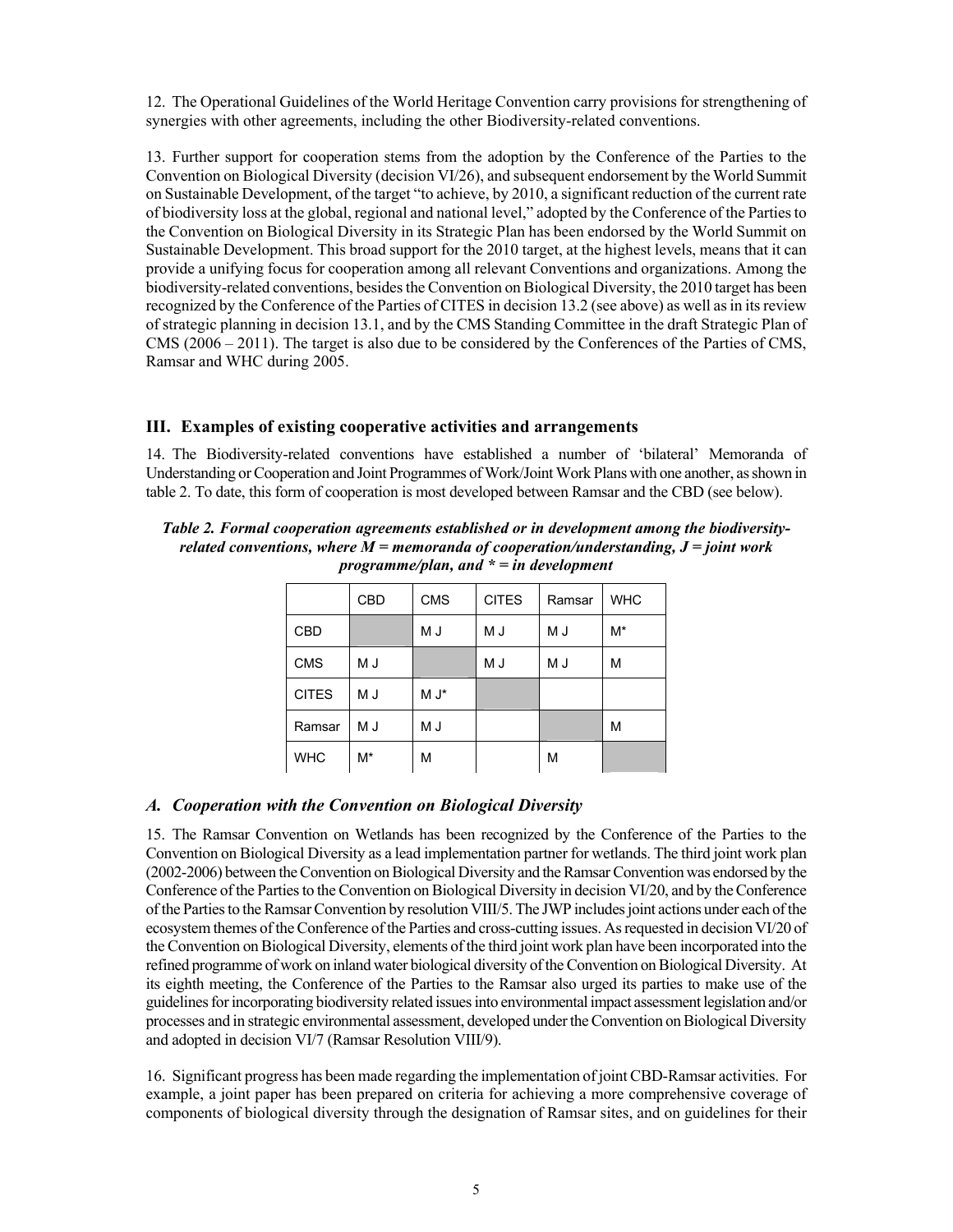application. The Ramsar STRP will propose the revised set of criteria and an enhanced Strategic Framework (which provides guidelines on how the criteria should be applied and interpreted) to the ninth meeting of the Conference of the Parties to the Ramsar Convention(November 2005). Members of the STRP and Ramsar Secretariat have contributed to the development of the indicators of the Convention on Biological Diversity or assessing achievement of the 2010 biodiversity target, the development of the targets for the inland waters and coastal and marine programmes of work, and to the joint development of guidelines for the rapid assessment of inland water biological diversity, presented to the eighth meeting of the Subsidiary Body on Scientific Technical and Technological Advice and being considered for adoption by the ninth meeting of the Conference of the Parties to the Ramsar Convention, through participation in expert group meetings. The STRP has reviewed and is proposing to update definitions of the Convention's fundamental concepts of "Wise Use" and "ecological character", so as to also harmonize Ramsar definitions with the subsequently developed CBD ecosystem approach and sustainable use guidance. The River Basin Initiative is expected to become fully operational in the near future, complete with a website for information exchange on key issues.

17. The joint work programme between the Convention on Biological Diversity and the Convention on Migratory Species (CMS) was endorsed in Resolution 7.9 of the CMS COP and decision VI/20 by the Conference of the Parties to the Convention on Biological Diversity. By the same decision, the Convention on Biological Diversity recognized CMS as the lead partner for migratory species. Following on decision VI/20, case-studies on migratory species and their habitats (as relevant to the thematic areas and cross-cutting issues under the Convention on Biological Diversity) were received and disseminated through the clearing-house mechanism.  $4/$  A joint synergy project is currently under development to provide guidance on how migratory species are (or can be) integrated into the framework of the national biodiversity strategies and action plans, and ongoing and future programmes of work, under the Convention on Biological Diversity. In addition, the Conference of the Parties to the Convention on Biological Diversity endorsed a format for the third national reports that included questions on migratory species developed jointly with CMS (decision VII/25). The two Secretariats have also recently undertaken a revision of the Joint Work Programme, in order to update it and include relevant targets adopted by the respective Conference of the Parties.

18. Decision VI/9 of the Conference of the Parties identifies CITES as an important instrument for the implementation of the Global Strategy for Plant Conservation, especially in regards to target 11 ("No species of wild flora endangered by international trade", also equivalent to target 4.3 of the Strategic Plan adopted in decision VI/26). CITES invited the Convention on Biological Diversity to participate in the CITES Bushmeat Working Group, and participated in the liaison group of the Convention on Biological Diversity on non-timber forest products, contributing particular expertise on bushmeat. In addition, CITES participated in a workshop from the Convention on Biological Diversity on incentive measures in June 2003, and invited the Convention on Biological Diversity to participate in a technical workshop on economic incentives and wildlife trade policy. To explore additional options for synergy, the Secretariats of CITES and the Convention on Biological Diversity participated in a workshop on promoting synergy between the two conventions in April 2004. An extensive range of concrete proposals for cooperation were put forward, with the recommendations of the workshop made available to participants to the Working Group on Review of Implementation (UNEP/CBD/WG-RI/INF/9).

19. The Convention on Biological Diversity is developing joint activities with WHC and Ramsar within the context of the programme of work on protected areas, and has requested CMS to review the potential for linking protected area networks across international boundaries. A meeting in the second half of 2005 between the Convention on Biological Diversity and the WHC will serve to finalize the joint work plan. As well, representatives from the WHC and Ramsar secretariats have participated in the meetings of the Convention on Biological Diversity on protected areas.

4/ Available at http://www.biodiv.org/other/cs.aspx.

-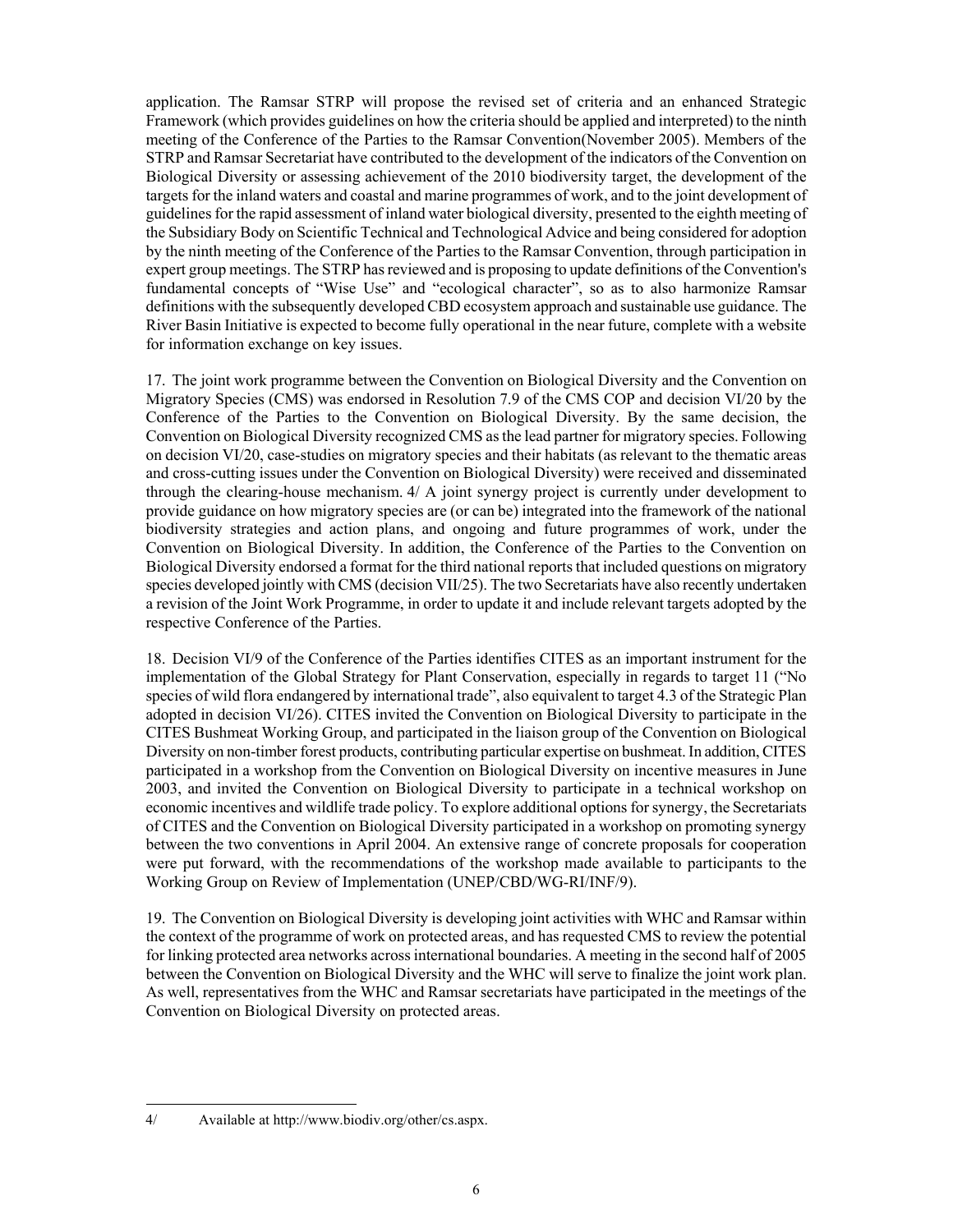# *B. Cooperation among the other conventions*

20. The joint work plan between the Ramsar Convention and CMS identifies five areas of cooperation: joint promotion; institutional cooperation; joint conservation action; data collection, storage and analysis; and new agreements on migratory species and species with unfavourable conservation status. Concrete results of such cooperation include co-ordinated work between Ramsar and the CMS's African-Eurasian Waterbird Agreement (AEWA).

21. The Ramsar Convention Secretariat cooperates closely with the World Heritage Centre, undertaking joint expert advisory missions to threatened sites that are both World Heritage and Ramsar sites. The two conventions have signed an MoU with a view to *inter alia* promote nominations of wetland sites under the two conventions; contribute to both conventions' training efforts and coordinate fundraising activities. Ramsar has had a programme of joint work with the UNESCO Man and the Biosphere Programme since 2002, focussing on site management planning, assessment and monitoring, and communication, education and public awareness activities.

22. Many of the species already listed, or proposed for listing, under CITES also appear in the Appendices to CMS, and a growing number are the subject of specific activities under both conventions. Accordingly, the two convention secretariats concluded an MoU that commits each to strengthen collaboration in such areas as policy compatibility, institutional cooperation, exchange of information and experience, and coordination of work programmes. A list of joint activities 2005-2007 was submitted in June 2005 to, and approved by, the 53<sup>rd</sup> meeting of the CITES Standing Committee.

23. The MoU between CMS and UNESCO (WHC and the Man and the Biosphere Programme) provides for the future development of joint activities, including inventories, assessments and monitoring of migratory species in biosphere reserves and natural world heritage sites, and *in situ* conservation and integrated ecosystem management in these sites, particularly in transboundary areas.

# **IV. Options for further enhancing cooperation**

24. Cooperation among the biodiversity-related conventions may be further enhanced through a variety of mechanisms, and in a number of areas. This section summarizes options for enhancing cooperation identified by the Liaison Group of the Biodiversity-related Conventions at its most recent meeting, 5/ with additional options presented in sections B (based on discussions at other meetings) and C below (following from analysis of the contents of this note).

# *A. Options recently considered by the Biodiversity Liaison Group*

25. At the third meeting of the Liaison Group of the Biodiversity-related Conventions (10 May 2005, Gland, Switzerland), the executive heads of the conventions, or their representatives, agreed on the following areas or actions for enhanced cooperation:

Enhanced contributions to achieve the 2010 targets

-

(a) The framework of goals and targets to evaluate progress towards the 2010 target (adopted by Decision VII/30 of the Convention on Biological Diversity) can be applied—the necessary changes having been made—to all five conventions. In addition to adapting and modifying targets already developed by the Convention on Biological Diversity, the four other conventions could also develop specific targets for theirs and the use of the Convention on Biological Diversity. In this way, a common, flexible framework would provide a further basis for enhanced cooperation and coherence among the biodiversity-related conventions, at both the international and national level, helping to achieve the 2010 target;

(b) To promote coherence among the conventions in policy and implementation, it would be useful for each Convention, as appropriate, to adopt indicators that are consistent with the Framework of goals and

<sup>5/</sup> The final report of the third meeting of the Biodiversity Liaison Group is available to the Working Group on Review of Implementation as UNEP/CBD/WGRI/1/INF/7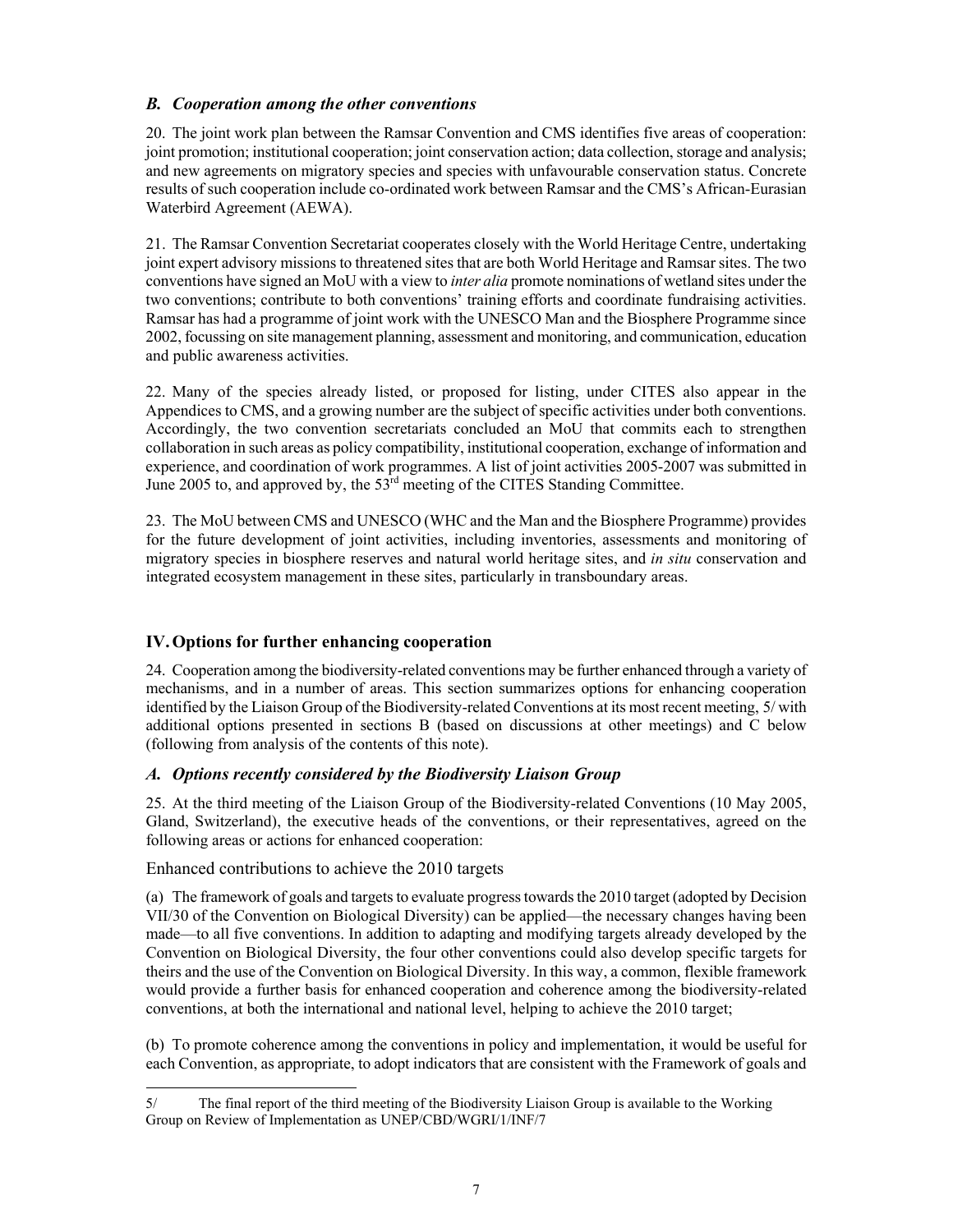targets. Many of the indicators developed for the Framework of the Convention on Biological Diversity particularly those relating to biodiversity status and trends—are relevant to the other biodiversity-related conventions, or could be disaggregated to this end. For example, Red List Indicators specific to migratory species or to wetland species could be constructed.

Enhanced contributions to monitoring progress in achieving the 2010 target

26. There is a need to pool information available to the five conventions, for use in developing and monitoring framework indicators. For instance, CMS maintains several information systems useful for purposes of monitoring biodiversity. 6/

# *Participation in a Global Biodiversity Partnership*

27. The five conventions, together with a small number of other international organizations, could form the inner core-group of a Global Partnership for Biodiversity. Additional organizations might be engaged in the partnership through issue-specific networks, where the Biodiversity Liaison Group would facilitate the identification of issues to be addressed and potential partner organizations. 7/

# *Harmonization of national reporting*

28. There are a number of promising options for increasing harmonization among reporting processes, in order to reduce the reporting burden on Parties to the five conventions:

(a) Development of a web-portal to facilitate access to reports and guidelines of each of the conventions (following the example of the Collaborative Portal on Forests);

(b) Use of common reporting modules for certain themes (e.g. biodiversity of inland waters as a potential common element of the Ramsar and reports of the Convention on Biological Diversity);

(c) Facilitating harmony in the gathering and management of common data at national level.

(d) Exchange of information among members of the Liaison Group of proposed developments in national reporting under each of the conventions, with a view to aligning approaches where possible.

(e) Informing the respective Conference of the Parties or other bodies of each convention of the results of the harmonization exercise undertaken at the UNEP-WCMC workshop in Haasrode, Belgium, held on 22-23 September 2004. 8/

# Other activities

-

29. The Liaison Group will have increased visibility at the Conferences of the Parties of its member conventions, and more widely, as follows:

(a) In addition to the host secretariat, a representative of the Liaison Group will attend the Conferences of the Parties and, as appropriate, other meetings of the conventions;

(b) BLG side events will be held at the Conferences of the Parties, including a "Halfway to 2010" event at the eighth meeting of the Conference of the Parties to the Convention on Biological Diversity;

(c) A Liaison Group member might be nominated to represent the group at relevant meetings of other conventions and organizations;

<sup>6/</sup> The Global Register of Migratory Species (GROMS) compiles a list of over 4000 migratory vertebrate species, including their threat status (by the 2000 IUCN Red List of Threatened Species) and protection status (by other conventions). Digital maps (of migrating routes and distribution) are also available for approximately 1000 species. Through the Information Management System (IMS) maintained by UNEP-WCMC, CMS also makes available additional data from various sources.

<sup>7/</sup> These and other views put forward by the Liaison Group are reflected in UNEP/CBD/WG-RI/1/7/Add.3 and in the draft terms of reference for the Global Partnership for Biodiversity (annex 1 of UNEP/CBD/WG-RI/1/7). 8/ The workshop report is being made available to the CBD Working Group as UNEP/CBD/WG-

RI/1/INF/6, and the workshop recommendations are summarized in UNEP/CBD/WG-RI/1/10).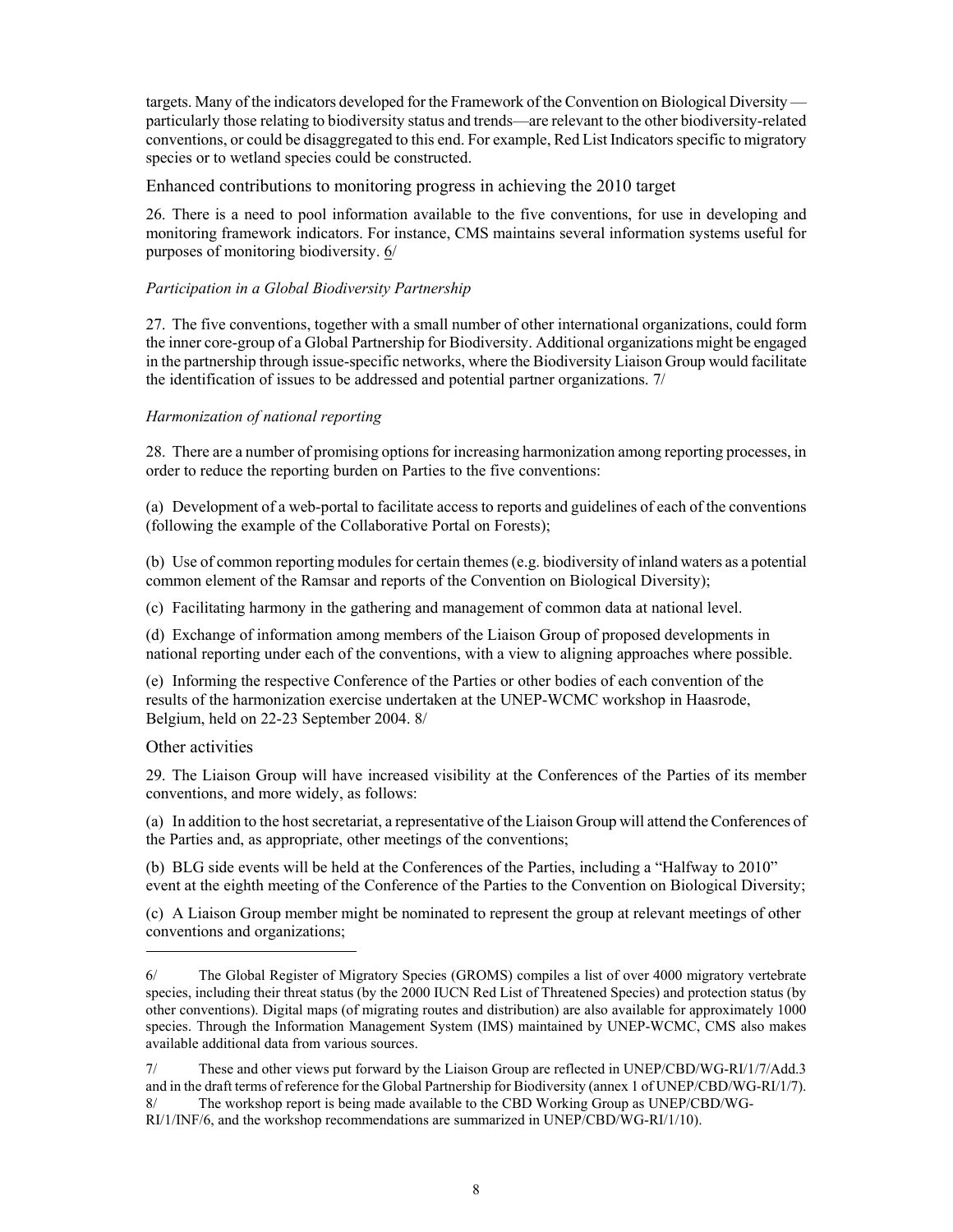- (d) The joint web-site will be further developed;
- (e) Joint activities may be developed in support of International Biodiversity Day.

30. All present at the meeting agreed that the BLG was a useful mechanism. It was further agreed that the Liaison Group would, in future, consider development of a joint strategic vision and joint work plan for the five conventions.

# *B. Options identified at earlier meetings*

31. An expert workshop promoting CITES-CBD Cooperation and Synergy was convened by TRAFFIC, ResourceAfrica, IUCN and Flora and Fauna International, and held in Vilm, Germany, from 20-24 April 2004. Workshop participants proposed several cross-cutting mechanisms for enhancing cooperation between the two conventions, including the collection of case studies and of best practices for improving coherent implementation of the Convention on Biological Diversity and CITES (to be requested of Parties, IGOs, NGOs and other stakeholders at the next Conference of the Parties of each convention), and development of complementary CITES and the national legislation of the Convention on Biological Diversity.

32. In addition, participants put forward a number of specific measures and mechanisms to promote synergy were proposed as well, on the issues of sustainable use, access and benefit-sharing and linking site-based, thematic and species-based approaches. Additional options for synergy were suggested as relates to the Global Strategy for Plant Conservation, the ecosystem approach, invasive alien species, compliance and enforcement, taxonomy, incentives for research and monitoring, harmonisation of reporting, and financial strategies. A number of those options that could be made more broadly relevant to all five biodiversity conventions are considered in more detail in section C. The final report of the workshop was submitted to CITES COP-13 and is available to the Working Group of the Convention on Biological Diversity as UNEP/CBD/WG-RI/1/INF/9. 9/

33. In the context of the programmes of work of the Convention on Biological Diversity on dry and subhumid lands and on agrobiodiversity, opportunities for synergy among the five biodiversity-related conventions were discussed at a regional workshop for Africa (Gaborone, 13-17 September 2004), and in an information document prepared for the meeting. 10/ Workshop participants considered that much effort and planning remained in order to promote synergy at the national level, beyond existing international and regional activities. Areas for synergy at the national level, and specific recommendations, were identified as related to institutional arrangements, information systems and reporting, planning, policy formulations, capacity-building and financing.

34. A 'Status report on activities promoting synergies and cooperation between Multilateral Environmental Agreements, in particular biodiversity-related conventions, and related mechanisms', prepared by UNEP-WCMC, provides further recommendations relevant to enhancing collaboration among the biodiversity conventions. 11/ Among these are suggestions relating to information systems, harmonization (of terminology, implementation, reporting, and site-based agreements), and cooperation among convention bodies (liaison groups, subsidiary scientific and/or technical bodies) and at the national level.

# *C. Additional scope for enhanced cooperation*

-

35. Certain areas of overlap among the conventions are clear (e.g., wetlands and migratory species, protection of endangered migratory species from international exploitation), and are reflected in the bilateral Memoranda of Cooperation and Joint Work Programmes already developed between the five conventions. The scope for cooperation among the conventions is considerable, however, and many opportunities still remain to be explored. An initial (and far from exhaustive) indication of such opportunities is provided in this section, as a means to encourage further discussion. As noted above, any

<sup>9/</sup> The full workshop proceedings are also available online at http://www.bfn.de/09/skript116.pdf.

<sup>10/</sup> http://www.biodiv.org/doc/meetings/agr/wsagdl-01/information/wsagdl-01-inf-03-en.doc.

<sup>11/</sup> http://www.biodiv.org/doc/meetings/agr/wsagdl-01/information/wsagdl-01-inf-01-en.doc.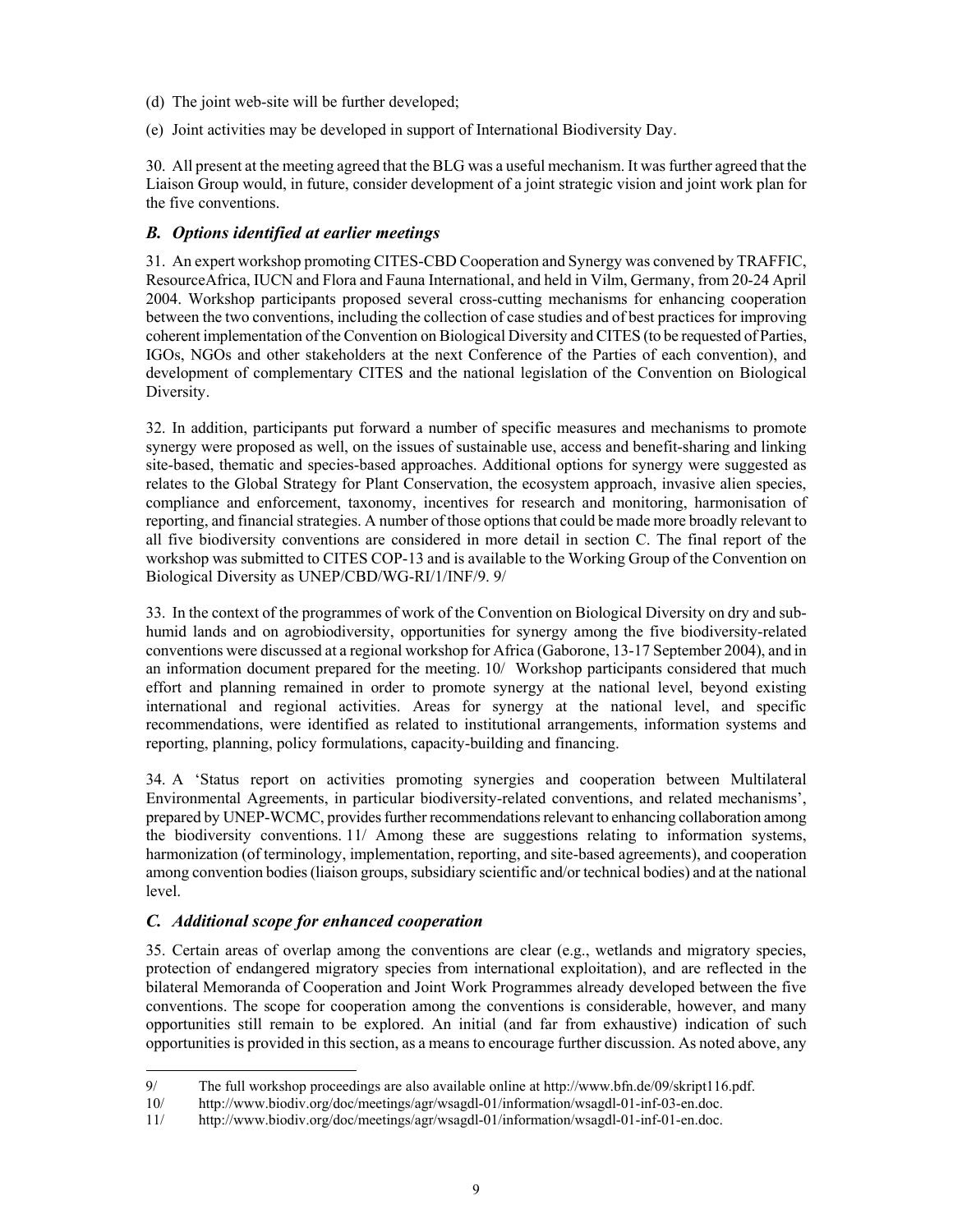new opportunity would need to be assessed for its potential to add-value to current initiatives, rather than over-burden the agenda for cooperation, and would need to be undertaken in such a way to respect the independent mandates and legal status of each convention.

36. *Learning from the CMS Regional Agreements*. CMS has particular expertise in catalysing, fostering and supporting international collaboration through its various operational tools. The CMS model of regional agreements could inform collaborative arrangements for the management of transboundary sites established under Ramsar and WHC, or the development of protected areas under the programme of work on Protected Areas of the Convention on Biological Diversity. Such coordinated, international agreements might also have lessons to offer countries seeking to control pathways of invasive alien species, for example, or to manage shared watersheds.

37. *Making use of the wider application of CITES*. The potential of CITES to promote sustainable use and wider ecosystem conservation could be more fully explored, particularly given the convention's relatively high political profile and reputation as a biodiversity-related convention "with teeth".

38. Under Article IV of the CITES Convention, Parties must demonstrate that export will not be detrimental to the survival of Appendix II species, providing an opportunity to improve monitoring and management of wild populations. Although CITES controls have been used to prohibit trade, opportunities exist to create economic incentives for sustainable use that would be further supported by CITES' strong regulatory framework and high political profile. Economic incentives could be developed in tandem with the work of the Convention on Biological Diversity in this area, and in support of species of particular interest to the biodiversity-related conventions (e.g., migratory species important to livelihoods).

39. *Multiple listings*. Species or sites protected under one convention may gain additional protection if considered under another. For example, vulnerable species—regardless of the principle threats confronting them—are eligible for listing under CITES Appendix II as long as it can be demonstrated that international trade would further contribute to their demise. In turn, Parties seeking to control trade in a species listed on CITES might be interested in developing or joining Regional Agreements under CMS addressing threats to the species in a wider context, or in having those species integrated into relevant programmes of work of the Convention on Biological Diversity. In the case of Ramsar and WHC, the listing of sites under both conventions has proven to be a useful strategy for taking advantage of the different legal, scientific, management and advocacy approaches of each. 12/

40. *Broader application of the ecosystem approach*. Developed under the Convention on Biological Diversity, the Ecosystem Approach is also of broad relevance to the remaining biodiversity-related conventions. For example, Article IV Paragraph 3 of CITES anticipates the ecosystem approach by requiring that exports must be monitored so as to ensure the role of the species in the ecosystem. As well, the WHC criteria for designating natural heritage sites are already consistent with the ecosystem approach, providing opportunities for the ecosystem approach to be formally integrated into management plans for heritage sites. Given that the Ecosystem Approach refers to any functioning unit at any scale, it is also applicable to management of sites located along species migratory routes (in the case of CMS) or important to preserving wetlands, regardless of sites' physical distance from one another.

41. *Sharing criteria, guidelines and definitions*. Explicitly integrating criteria and guidelines developed by one biodiversity-related convention into relevant instruments of the other conventions would be a way to further conservation and sustainable use goals in a coherent manner. For example, the CBD's Addis Ababa Principles and Guidelines on Sustainable Use could inform sustainable use activities under the other four conventions. In fact, Ramsar will present to its ninth meeting of the Conference of the Parties a conceptual framework for Wise Use that includes clarification of the relationships between the CBD's Addis Ababa Principles and Guidelines and its ecosystem approach in relation to the application of the Ramsar 'toolkit' of Wise Use Handbooks.

<sup>-</sup>12/ Pritchard (2004), see note 1.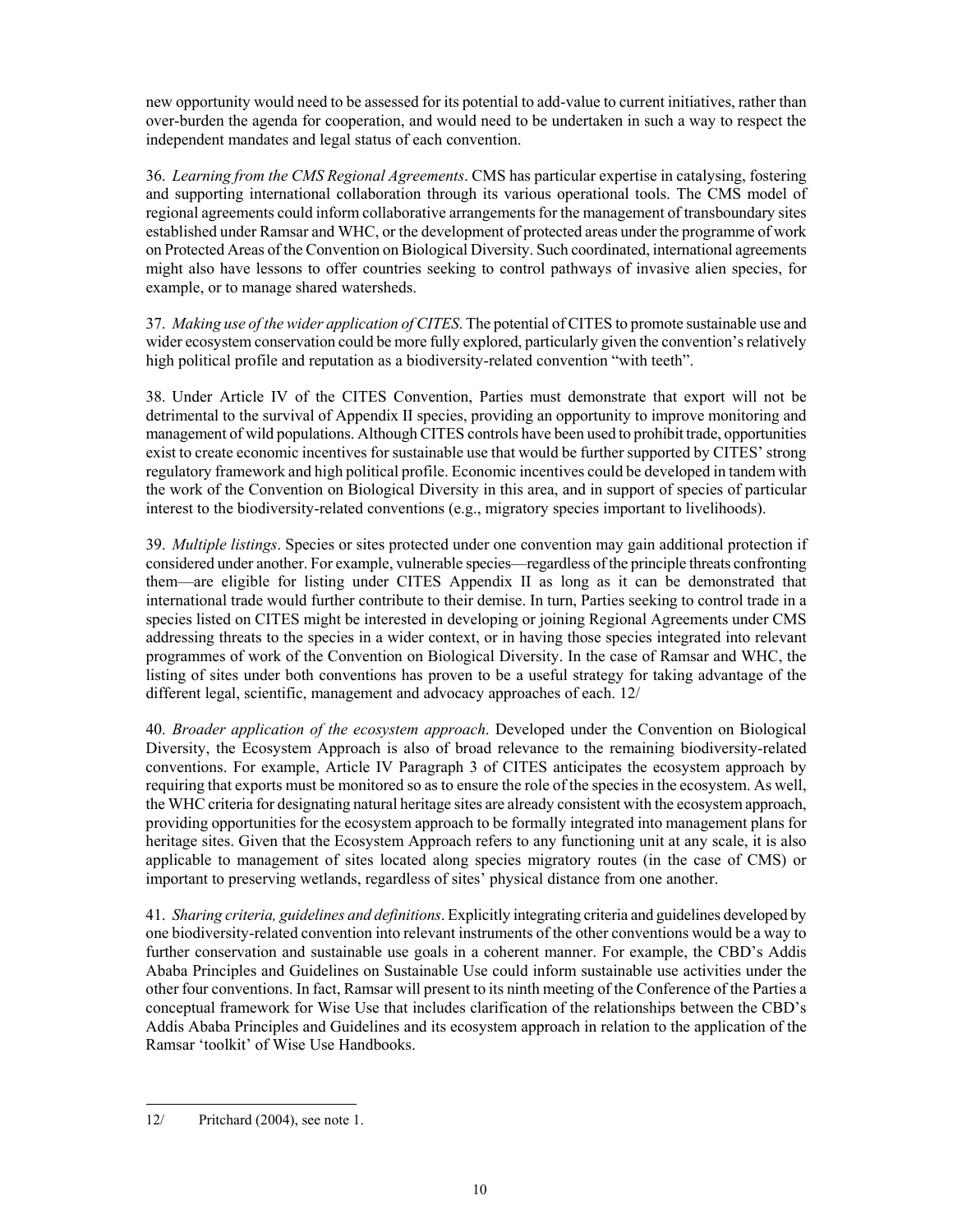42. Furthermore, criteria used to decide priorities for site-based conservation could usefully include elements from several conventions (e.g., CITES Appendices listings together with Ramsar and WHC criteria). Agreeing on common definitions of key terms (e.g., migratory species, sustainable use), where possible, would further streamline cooperation.

43. *Addressing threats.* The conventions could develop common approaches for addressing major threats to biodiversity, in collaboration where appropriate with other conventions. The Millennium Ecosystem Assessment has identified climate change, land use change, invasive species, overexploitation and pollution as direct drivers of biodiversity loss, signalling the need to cooperate among the biodiversityconventions and beyond (e.g., with UNFCCC, UNCCD, FAO, WTO) if these are to be fully addressed.

44. *Integrating biodiversity into the MDGs.* The biodiversity-related conventions need to increase their involvement in the implementation of the Millennium Development Goals (MDGs), and in the field of development more generally. The conventions could work together to promote more systematic consideration of biodiversity issues under MDG Goal 7 ('Ensure environmental sustainability'), and for greater recognition of the importance of biodiversity to the remaining MDGs (in particular, Goal 1 on reducing poverty and hunger). Links between the 2010 target and the 2015 MDGs should be made more apparent and widely known.

45. *Enhancing scientific research*. Together, the biodiversity-related conventions can draw on a wealth of scientific expertise, through *inter alia* expert groups, outside consultants, reports submitted by Parties, and scientific committees, panels and subsidiary bodies. There are opportunities to make information gathered by each convention more widely accessible (e.g., through databases), and to optimize information gathering (e.g., by closer collaboration, including outsourcing of research work, among conventions' subsidiary scientific bodies). If an inter-governmental scientific mechanism on biodiversity is established (as advocated by, for example, France), the Conventions could deploy their own scientific resources in support of such a mechanism, as well as benefiting from it individually (see next paragraph).

46. *Coordinating requests to scientific assessments.* The example of the Millennium Ecosystem Assessment, through which separate synthesis reports were prepared addressing specific requests for information from the Convention on Biological Diversity, CMS, Ramsar and UNCCD, demonstrates the usefulness of scientific assessments for advancing the work of international conventions. The biodiversity-related conventions could in future coordinate requests for information from independent scientific assessments, to reduce duplication of effort within assessment processes, but also to together identify priority issues and potential policy applications of assessment results. The Conventions might also coordinate their inputs to the international multi-stakeholder consultative process to assess the need for an international mechanism which would provide a critical assessment of the scientific information and policy options required for decision-making on biodiversity, in the follow up to the International Conference "Biodiversity: Science and Governance" in Paris, January 2005.

47. *Strengthening national implementation.* Improved coordination (and more interaction, information sharing and review of decisions) within countries among the National Focal Points for the different conventions and related mechanisms could be encouraged as a further means to enhance implementation. Parties could review national legislation arising from the biodiversity-related conventions in order to improve coherence and further facilitate implementation.

48. In many Contracting Parties to Ramsar, an "NGO constituency" has developed around the Convention to work with the government and to actively promote and implement the goals of the treaty. Such grassroots activity is crucial to achieving implementation goals, and the Ramsar model should be studied for its potential application in support of the other biodiversity-related conventions. The Global Partnership for Plant Conservation—established by a number of international and national organizations to promote implementation of the Global Strategy for Plant Conservation—is another useful model for mobilizing action on the ground.